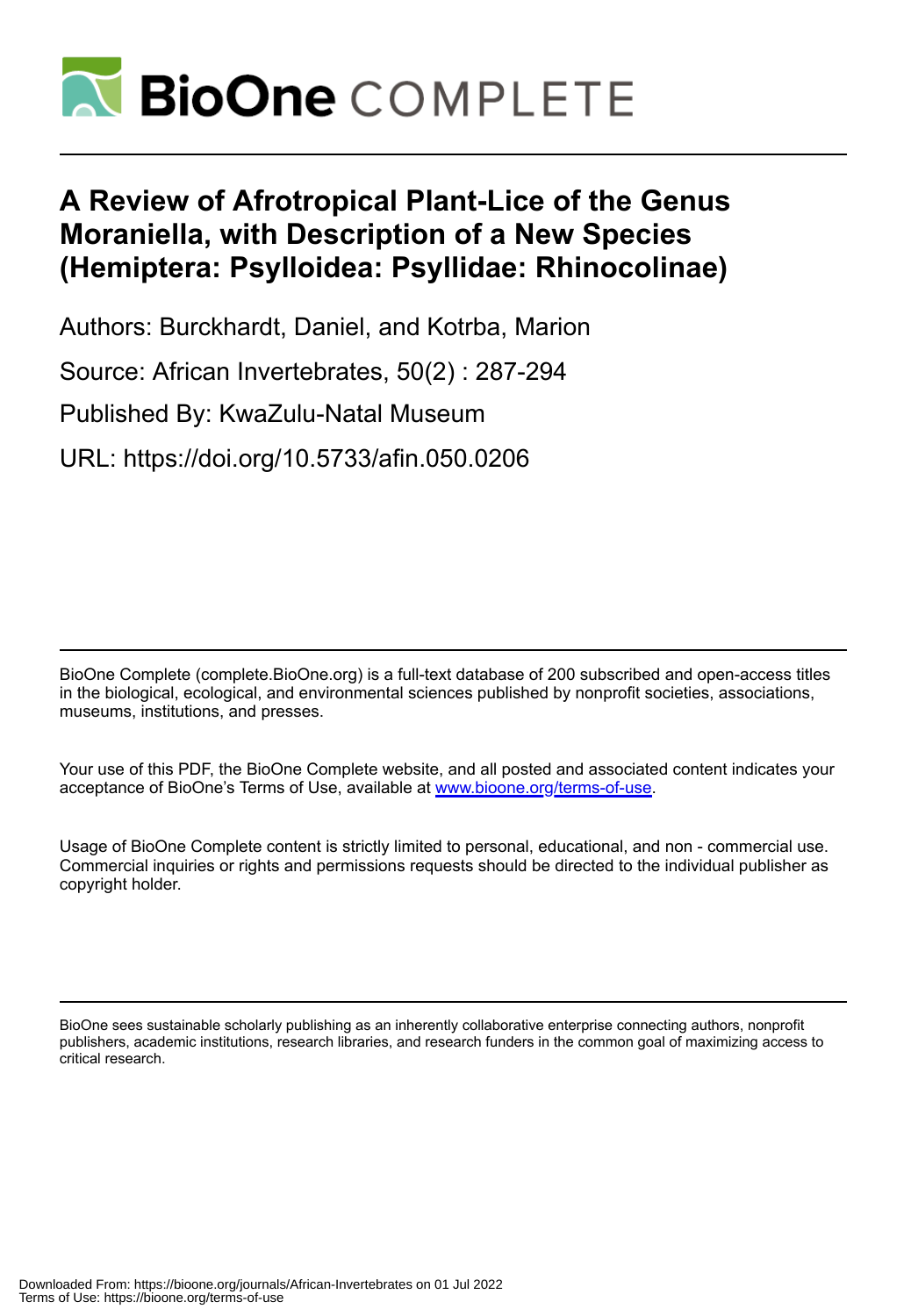# **A review of Afrotropical plant-lice of the genus** *Moraniella***, with description of a new species (Hemiptera: Psylloidea: Psyllidae: Rhinocolinae)**

## **Daniel Burckhardt1** and **Marion Kotrba2**

1 Naturhistorisches Museum, Augustinergasse 2, CH-4001 Basel, Switzerland; daniel.burckhardt@unibas.ch 2 Zoologische Staatssammlung, Münchhausenstrasse 21, D-81247 München, Germany; marion.kotrba@zsm.mwn.de

#### ABSTRACT

*Moraniella bella* sp. n. is added to the hitherto monotypic Afrotropical genus *Moraniella*. The new species from South Africa is described, illustrated and compared with *M. calodendri*. On the basis of the new species an emended diagnosis of *Moraniella* is provided. *M. bella* is associated with *Protorhus longifolia* (Anacardiaceae), a host family typical for the Rhinocolinae. The single available larva was parasitised by an unidentified chalcidoid wasp.

KEY WORDS: Hemiptera, Psylloidea, *Moraniella*, plant-lice, Anacardiaceae, South Africa, taxonomy.

#### INTRODUCTION

The subfamily Rhinocolinae constitutes a small group of jumping plant-lice (Hemiptera, Psylloidea, Psyllidae) with world-wide distribution. In the Afrotropical region the subfamily is represented by the following genera: *Cerationotum* (3 spp.), *Agonoscena* (1 sp.), and *Moraniella* (1 sp.). The former two belong to a clade of genera with Palaearctic and Oriental affinities, whereas *Moraniella* constitutes the sister taxon to three Neotropical genera, viz. *Tainarys* (6 spp.), *Leurolophus* (2 spp.) and *Notophyllura* (4 spp.) (Burckhardt & Basset 2000).

*Moraniella* comprises to date a single species, *M. calodendri* (Moran, 1968), which is associated with Cape Chestnut (*Calodendrum capense*, Rutaceae). In the definition of Burckhardt and Lauterer (1989) *Moraniella* differs from other Rhinocolinae in the presence of genal processes in the adult and in the presence of sectasetae in the larva. During field work in South Africa we discovered a second member of *Moraniella* on *Protorhus longifolia* (Anacardiaceae) which is described below. The discovery of the new species allows to test the generic concept proposed by Burckhardt and Lauterer (1989).

### MATERIAL AND METHODS

The specimens were collected into 70 % ethanol and later air dried and mounted on card points or cleared in 10 % KOH, dissected and mounted in Canada Balsam on microscopical slides. Morphological terminology follows mostly Ossiannilsson (1992). Material is deposited in the Naturhistorisches Museum Basel (NHMB), South African National Collection of Insect, Plant Protection Research Institute, Pretoria (SANC), and Zoologische Staatssammlung München (ZSM).

#### TAXONOMY

Genus *Moraniella* Loginova, 1972

Type species: *Paurocephala calodendri* Moran, 1968, by original designation.

http://www.africaninvertebrates.org.za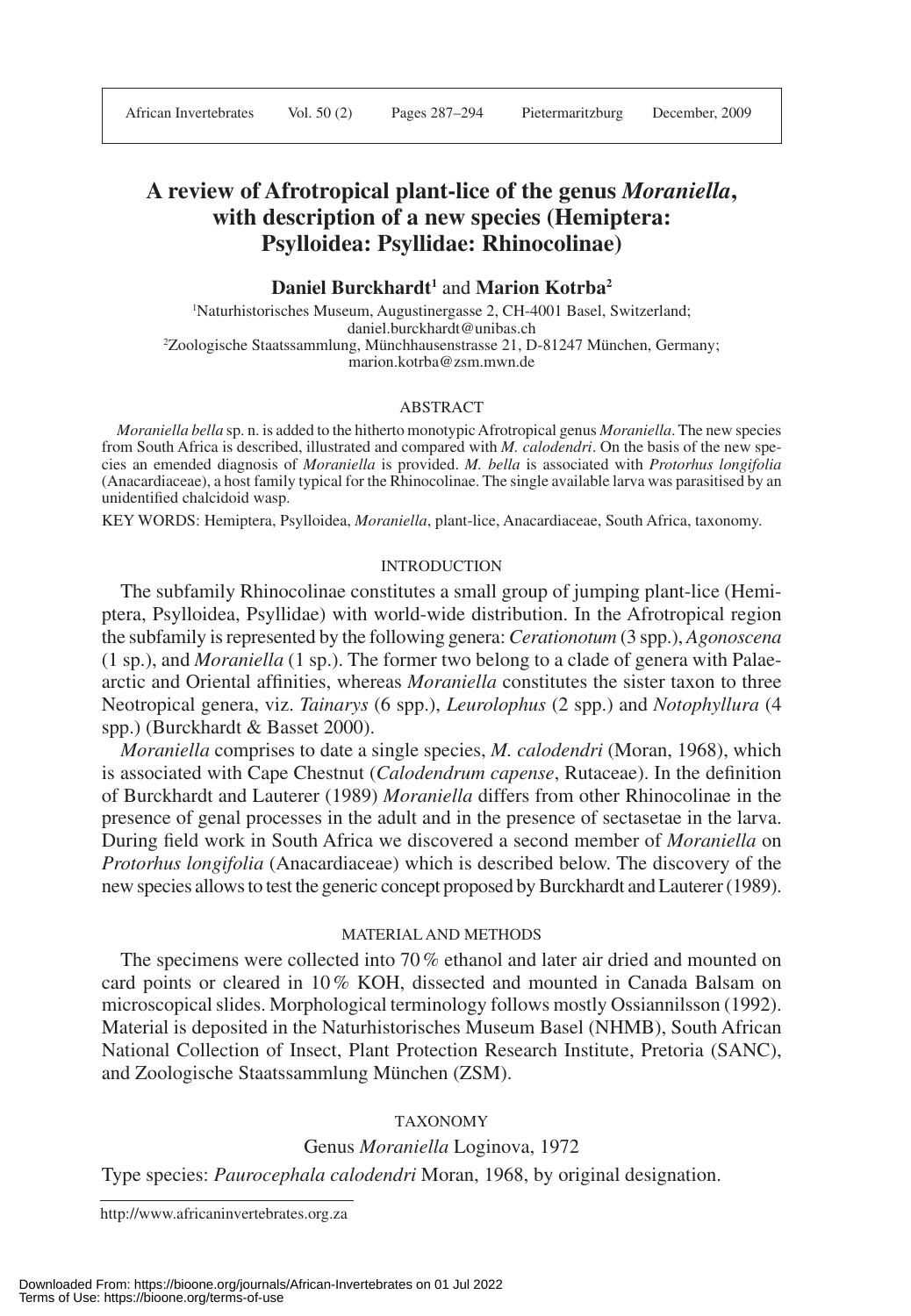Revised diagnosis:

*Adult*. Head broadly rounded anteriorly, bearing small conical processes at the base of genae; coronal suture fully developed. Antenna 10-segmented, with a single subapical rhinarium on each of segments 4, 6, 8 and 9. Propleurites subdivided by oblique suture into small episternum and large epimeron. Forewing elongate, oval, widest across the middle; costal break and pterostigma developed; vein C+Sc narrow, cell m<sub>1</sub> long and comparatively narrow, vein Cu<sub>1b</sub> very short, much shorter than  $Cu_1$ , cell cu<sub>1</sub> very long. Metacoxa with relatively small, weakly sclerotised tubular process on trochanteral cavity.

Male proctiger 1-segmented. Paramere lamellar. Distal segment of aedeagus dilated apically with short, weakly sinuous sclerotised end tube of ductus ejaculatorius. Female terminalia relatively short with oval circumanal ring.

*Fifth instar larva*. Body elongate. Apical tarsal segment differentiated.

*Egg* (known only from *M. calodendri*). Oval with pedicel and apical filament.

Species included: *M. calodendri* (Moran, 1968) and *M. bella* sp. n.

# **Moraniella bella** sp. n.

Figs 1–16

Etymology: From Latin *bella* (handsome).

Description:

*Adult* (Figs 1–12).

*Coloration*: Male (Fig. 1) greenish yellow dorsally, whitish yellow ventrally. Eyes grey, ocelli orange. Antenna yellow, segments 1 and 2 greyish, 4 and 6 light brown apically, 8 dark brown apically, 9 and 10 almost black. Tip of rostrum black. Forewing membrane transparent, almost colourless in basal half and very weakly ochreous in apical half; veins yellow in basal half and greyish brown in apical half, apices of veins conspicuously darker, almost black (Fig. 3). Hindwing transparent, colourless to whitish. Claws and metacoxa grey, apical metatibial and lateral metabasitarsal spurs black. Abdominal tergites ochreous. Tip of paramere black. Female (Fig. 2) light ochreous dorsally, greyish yellow ventrally. Head and thorax with orange spots and very fine dark brown or black lines along median suture of vertex and bordering mesoscutellum and mesoscutum as well as along sutures of propleura and mesopleura. Metanotum ochreous. Wings as in male but forewing membrane darker, ochreous. Legs as in male but femur, tibia and tarsus of fore and mid legs light brown. Metacoxa and dorsal side of metafemur grey. Abdominal tergites entirely and sternites laterally brown, intersegmental membranes orange-red. Terminalia ochreous, tip of proctiger almost black, tip of dorsal and ventral valvulae dark brown or black, lateral valvulae whitish.

*Morphology*: Head (Figs 5, 6) inclined at about 90<sup>o</sup> to longitudinal body axis (Fig. 2); slightly wider than pronotum and slightly narrower than mesoscutum. Vertex subrectangular, more or less evenly covered in microsculpture and sparse microscopical setae, anteriorly evenly rounded to genae; coronal suture fully developed; anterolateral angle forming small tubercle. Preocular sclerite developed, narrow. Genae developed into conical processes, bluntly subacute in male (Fig. 5) and truncate in female (Fig. 6), about half as long as vertex along mid-line and positioned in a plane below that of ver-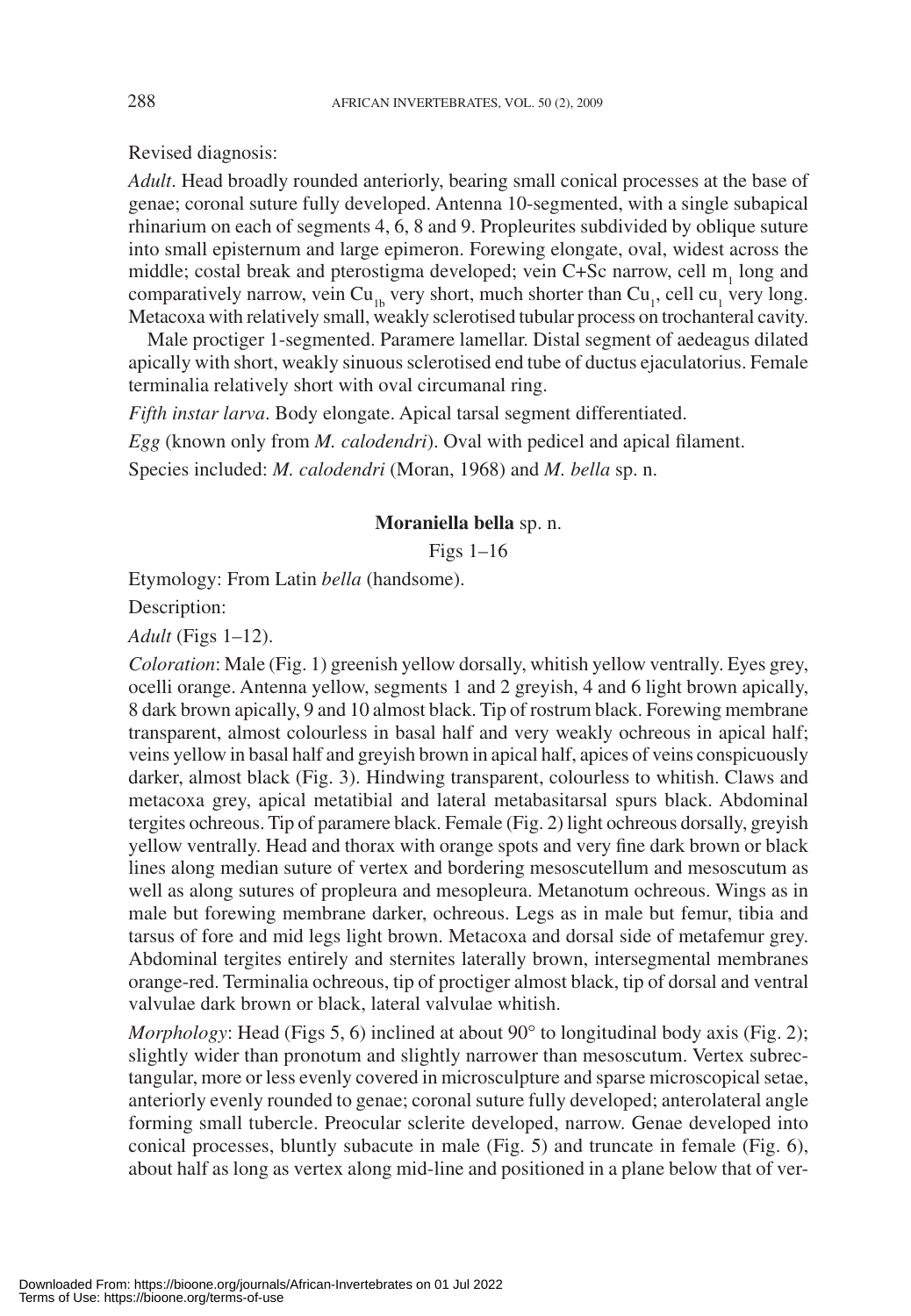tex. Antenna (Fig. 7) 10-segmented, segment 3 slightly thicker in apical half than in basal half, segments 5 and 7 more slender than segments 4, 6 and 8; single subapical rhinarium present on each of segments 4, 6, 8 and 9; terminal setae on segment 10 about 1.0 and 1.5 times as long as segment (Fig. 12). Clypeus pear-shaped, flattened; rostrum short. Thorax (Figs 1, 2) relatively flat dorsally. Propleurites oblique, not fully visible in lateral view; rectangular, subdivided by oblique suture. Forewing (Figs 3, 4)



Figs 1–7. *Moraniella bella* sp. n., adult: (1) habitus  $\heartsuit$ , (2) habitus  $\frac{1}{2}$  (in ethanol), (3) forewing (light field), (4) forewing (dark field) showing extension of surface spinules, (5) head  $\circ$ , (6) head  $\circ$ , (7) antenna. Scale bar =  $1.0$  mm in Figs  $1-4$ ,  $0.1$  mm in Figs  $5-7$ .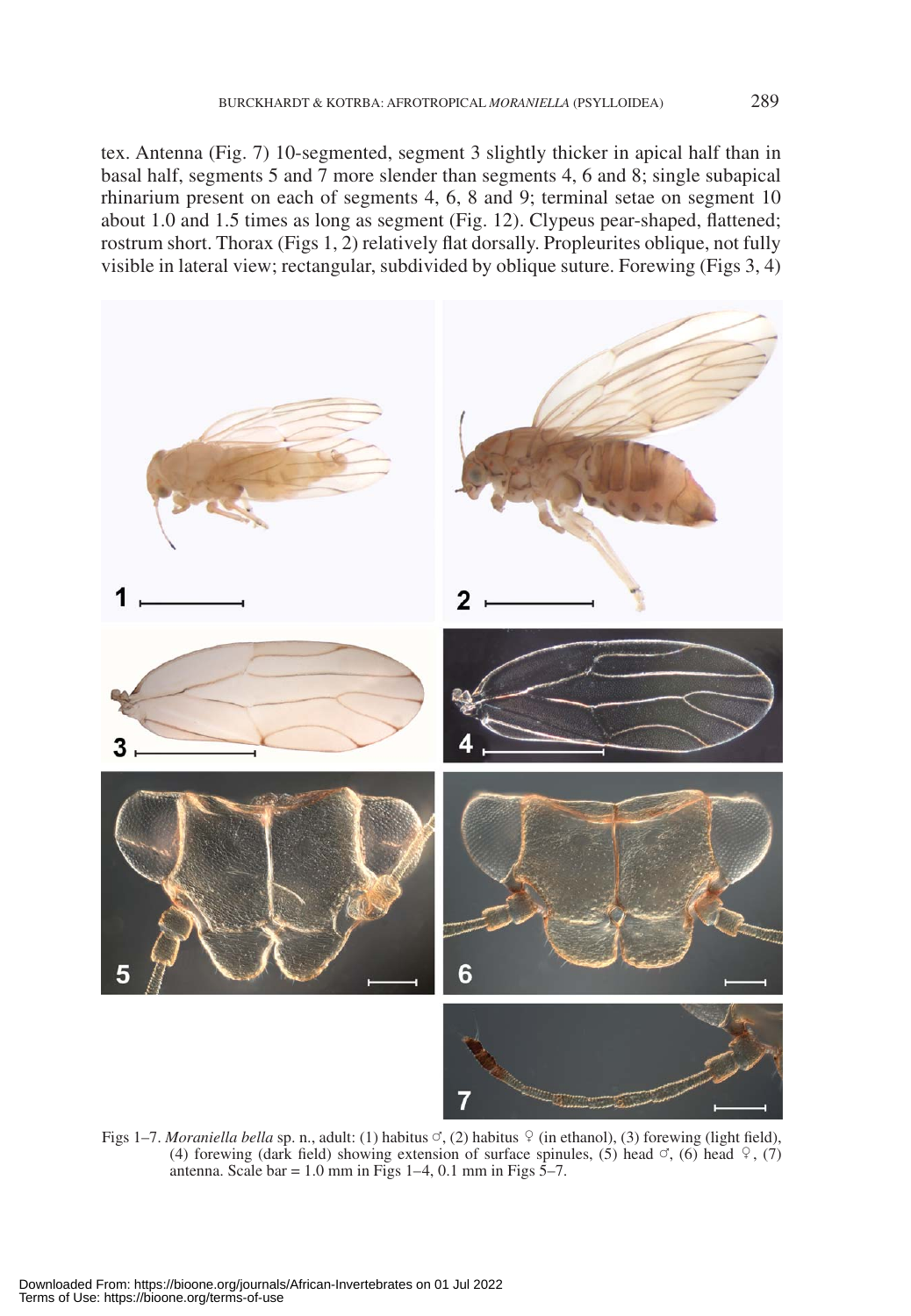

Figs 8–12. *Moraniella bella* sp. n., adult: (8)  $\circ$  terminalia, in profile; (9) distal segment of aedeagus, in profile; (10)  $\degree$  terminalia, in profile, with detail of circumanal ring; (11)  $\degree$  valvulae; (12) antennal segment 10. Scale bars  $= 0.1$  mm.

elongate, oval; costal break developed; cell c+sc relatively long; veins R and M+Cu<sub>1</sub> subequal; vein Rs almost straight; cell  $m<sub>1</sub>$  elongate, cell cu<sub>1</sub> very narrow and long; surface spinules (Fig. 4) present in all cells, leaving relatively broad spinule-free stripes along the veins, evenly spaced, forming irregular squares in cell  $r_2$  above bifurcation of vein M. Metacoxa bearing small tubercle near insertion of meracanthus. Metatibia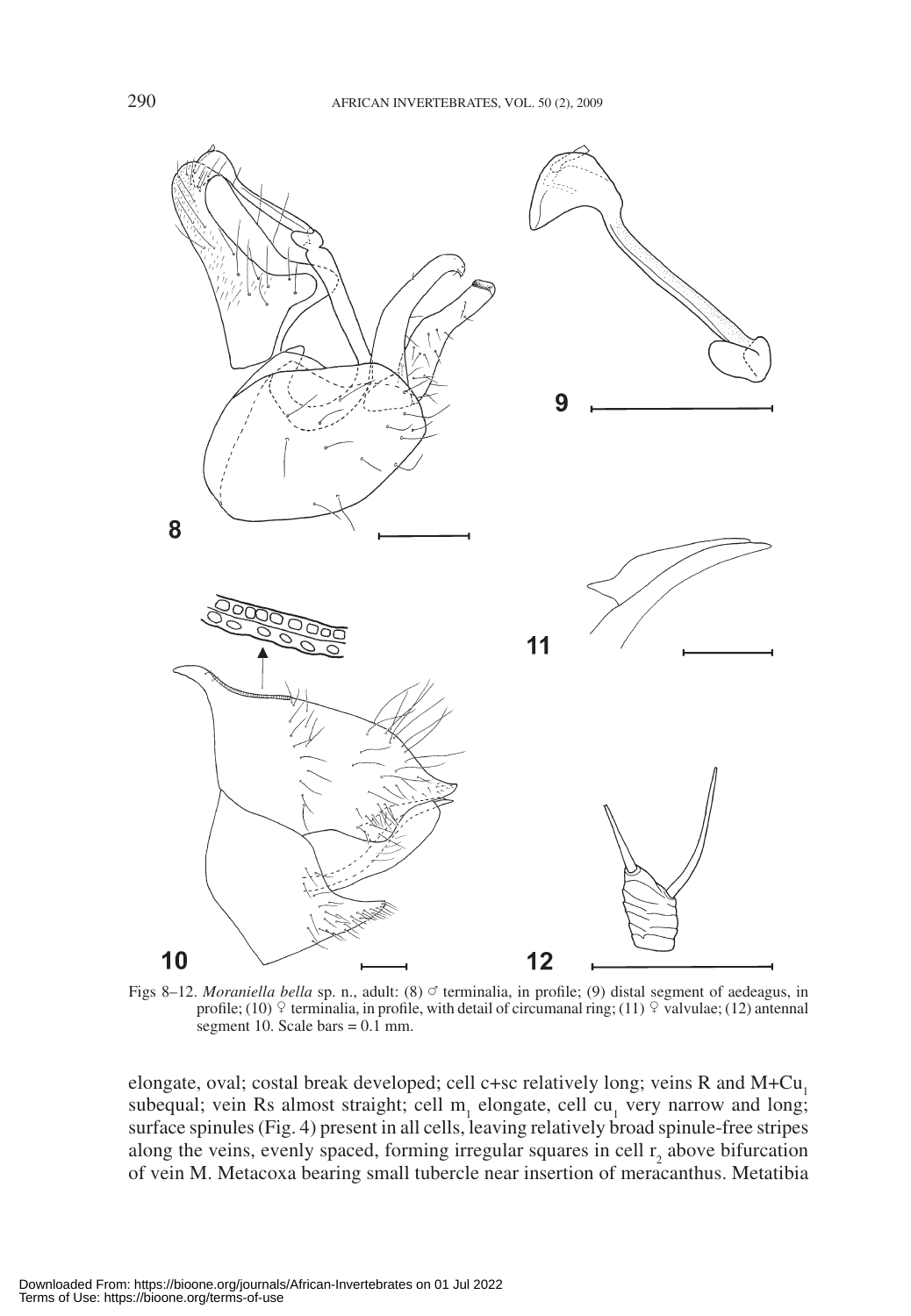



Figs 13–16. *Moraniella bella* sp. n., parasitised fifth instar larva: (13) habitus, ventral surface above, dorsal surface below; (14) caudal plate, dorsal view; arrows indicate the mandibles of chalcidoid parasitoids; (15) detail of caudal plate showing wax pores; (16) lanceolate setae on margin of caudal plate. Scale bar = 0.5 mm in Fig. 13, 0.1 mm in Fig. 14, 0.02 mm in Figs 15, 16.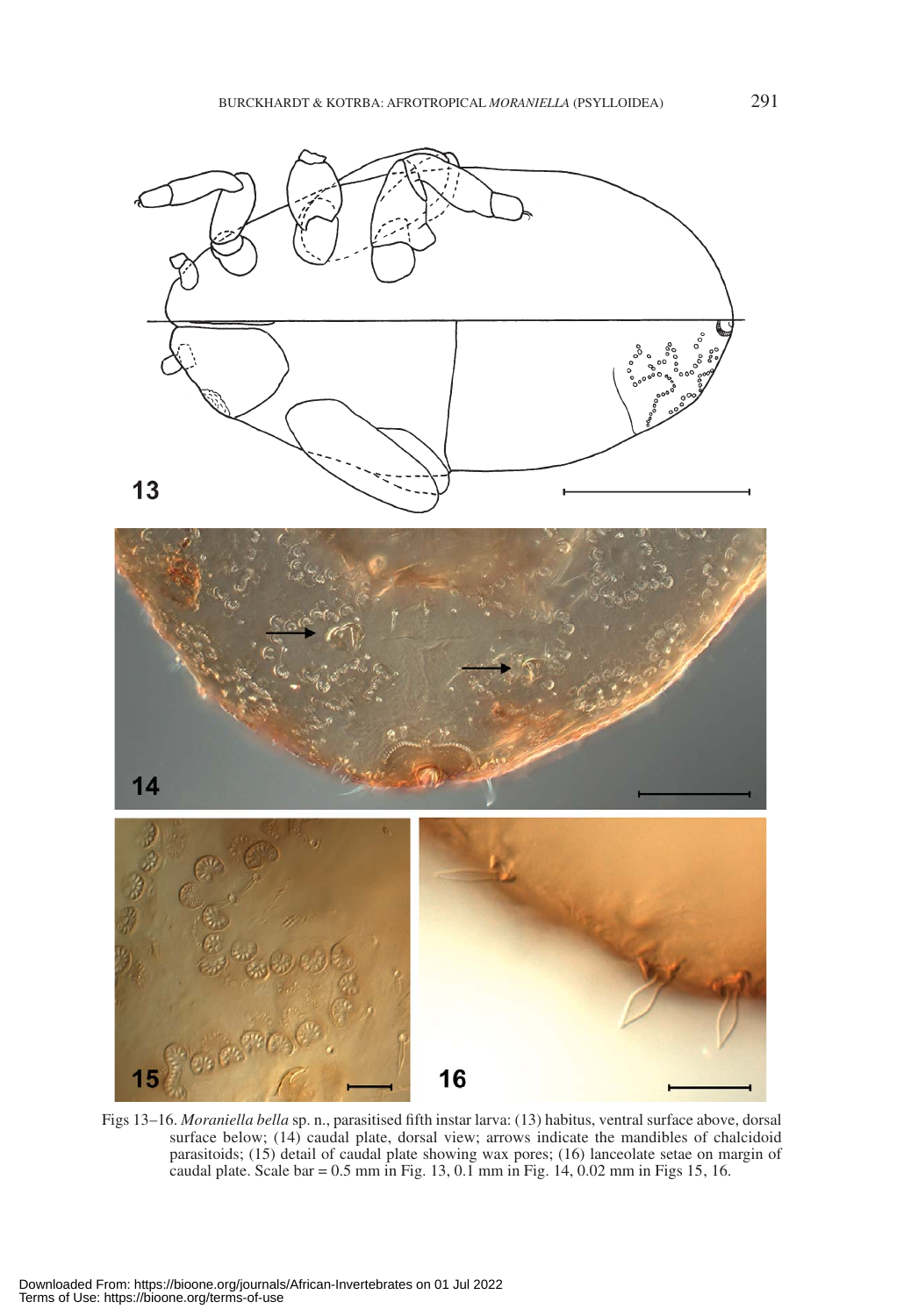very long with open crown of 7 strongly sclerotised, densely arranged apical spurs. Metabasitarsus with small outer spur and minute inner lateral spur.

Terminalia (Figs 8–11). Male proctiger (Fig. 8) bearing short posterior extensions near base. Subgenital plate subglobular, covered in sparse long setae. Paramere slender, digitiform, weakly bent backwards in the middle, evenly tapering to apex, which strongly sclerotised and forms inwardly directed hook; outer face almost glabrous, inner face bearing sparse long setae. Aedeagus 2-segmented; apical segment bearing a collar-like ring basally, apex expanded to form a hook (Fig. 9); sclerotised end tube of ductus ejaculatorius short, weakly sinuous. Female terminalia short (Fig. 10), proctiger thickset ending in a sclerotised point, bearing transverse row of long setae in middle and long setae apically. Circumanal ring oval, consisting of two rows of pores; inner pores subrectangular and outer ones oblong oval. Subgenital plate elongate, pointed apically with setae in apical half. Valvula dorsalis curved with microscopical teeth apically; valvula ventralis weakly curved (Fig. 11), pointed; valvula lateralis membranous.

*Measurements* (in mm) *and ratios* (1 $\sigma$ , 1 $\circ$ ): Head width (HW) 0.63–0.75; antennal length (AL) 0.66–0.67; AL/HW 0.89–1.05; relative length of antennal flagellar segments  $\textcircled{1.00:0.65:0.41:0.47:0.41:0.35:0.24, }$   $\textcircled{1.00:0.53:0.35:0.53:0.47:0.53:0.65:0.35;}$ forewing length (WL) 1.82–2.47; WL/HW 2.89–3.29; WL/forewing width 2.38–2.47; metatibia length (TL) 0.71–0.81; TL/HW 1.08–1.13; male proctiger length (MP) 0.22; MP/HW 0.35; paramere length 0.17; length of distal aedeagal segment 0.16; female proctiger length (FP) 0.66; FP/HW 0.88; FP/circumanal ring length 2.05; FP/female subgenital plate length 3.36.

|                              | M. bella sp. n.                      | M. calodendri (Moran, 1968)       |
|------------------------------|--------------------------------------|-----------------------------------|
| <b>Adult</b>                 |                                      |                                   |
| AL/HW                        | usually $\leq 1$                     | usually $\geq 1$                  |
| posterior margin of male     | with short extensions near           | weakly evenly convex              |
| proctiger                    | base $(Fig. 8)$                      |                                   |
| paramere, in profile         | bent in the middle, narrow           | straight, dilated apically        |
|                              | apically $(Fig. 8)$                  |                                   |
| base of distal segment of    | with collar-like ring (Fig. 9)       | lacking collar-like ring          |
| aedeagus                     |                                      |                                   |
| apical dilatation of distal  | hook-shaped (Fig. 9)                 | lense-shaped                      |
| segment of aedeagus          |                                      |                                   |
| dorsal margin of female      | convex $(Fig. 10)$                   | weakly concave or almost straight |
| proctiger                    |                                      |                                   |
| apex of female proctiger     | pointed $(Fig. 10)$                  | blunt                             |
| <b>Fifth instar larva</b>    |                                      |                                   |
| body margin                  | with lanceolate setae (Fig. 16)      | with sectasetae                   |
| humeral lobe on forewing-pad | absent (Fig. $13$ )                  | present                           |
| tarsal claws                 | present (Fig. $13$ )                 | absent                            |
| position of anus             | terminal (Fig. 14)                   | ventral                           |
| extra pore fields            | present (Figs $14, 15$ )             | absent                            |
| <b>Distribution</b>          | South Africa: KwaZulu-Natal          | Kenya; South Africa: Eastern      |
|                              |                                      | Cape (Burckhardt & Lauterer       |
|                              |                                      | 1989)                             |
|                              |                                      |                                   |
| <b>Host plant</b>            | <i>Protorhus longifolia</i> (Bernh.) | Calodendrum capense Thunb.        |
|                              | Engl. (Anacardiaceae)                | (Rutaceae)                        |

TABLE 1

Morphological characters separating *Moraniella* species, with data on their distribution and host plants.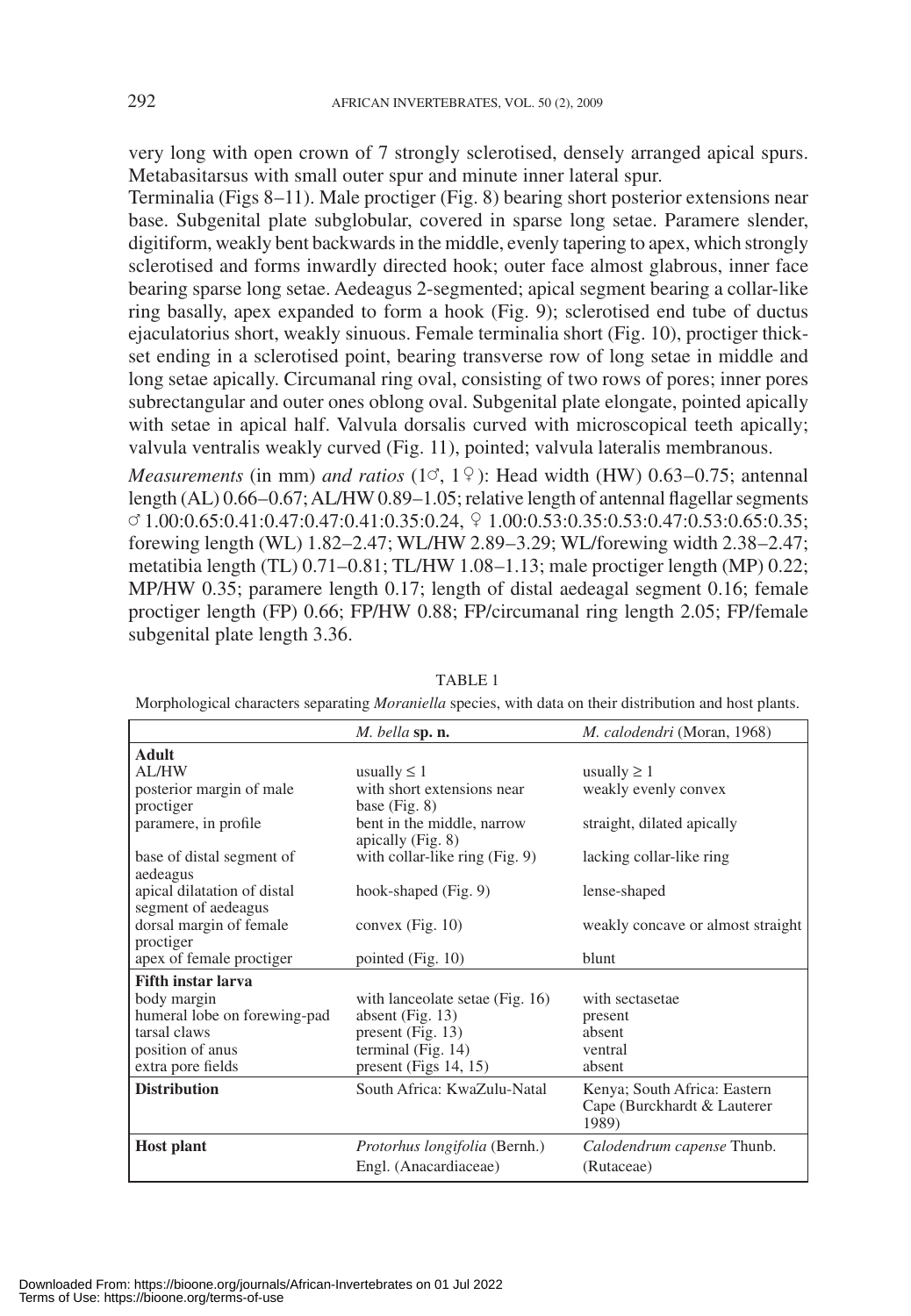*Fifth instar larva* (described from a parasitised specimen which is lacking the antennal flagella and some of the legs) (Figs 13–16).

*Coloration*: Light ochreous with brown claws and circumanal ring.

*Morphology*: Body elongate, sparsely covered in very small lanceolate setae on dorsum. Forewing bud elongate, lacking humeral lobe, margin bearing sparse lanceolate setae similar to those on dorsum. Hindwing bud elongate. Legs moderately long with differentiated apical tarsal segment. Claws present, tarsal arolium small. Circumanal ring small (Figs 13, 14); consisting of a single row of pores, in terminal position. Additional pore field present, consisting of oval pore plates containing up to 10 pores and arranged in undulating lines on dorsal face of caudal plate (Figs 14, 15). Caudal plate bearing small marginal lanceolate setae similar to those on the rest of the body (Fig. 16).

*Measurements* (in mm) *and ratios* (1 parasitised larva): Body length (BL) 1.53; BL/ body width 1.44; forewing pad length 0.41.

#### *Egg*. Unknown.

Holotype: ♂ SOUTH AFRICA: *KwaZulu-Natal*: Kloof, Everton Gorge Conservancy, 29°46'S:30°48'E, alt. 400 m, 24.vii.2008, on *Protorhus longifolia* (Anacardiaceae) growing in forested creek, D. Burckhardt & M. Kotrba (dry mounted, SANC).

Paratypes:  $5^\circ 5^\circ$  and 1 parasitised larva with same data as holotype (one pair in 70 % ethanol, the rest dry and slide mounted, NHMB, SANC, ZSM).

Comparison: Differences between *M. calodendri* and the new species are detailed in Table 1.

Comments: The only larva available is parasitised showing the characteristically inflated body shape. Within the larval abdomen the mandibles of two parasitoid larvae are visible (Fig. 14). They belong to Hymenoptera, Chalcidoidea. The parasitised larva was collected from a leaf of *Protorhus longifolia,* where it was sitting on the leaf blade submerged in honeydew.

#### DISCUSSION AND CONCLUSION

Adults of *Moraniella bella* are morphologically similar to those of *M. calodendri*, differing mostly in details of the male and female terminalia (Table 1). They fit well the generic diagnosis of *Moraniella* provided by Burckhardt and Lauterer (1989). In particular the presence of genal processes, a character which is unique within the Rhinocolinae, is shared by both species. The similarity of the adults is in stark contrast to the differences found in the fifth instar larvae (Table 1). One of the two alleged autapomorphies of *Moraniella* proposed by Burckhardt and Lauterer (1989), the presence of sectasetae, is not of generic significance but only an autapomorphy of *M. calodendri*. Sectasetae and lanceolate setae are probably homologous and both may occur within the same genus (e.g., the large neotropical genus *Heteropsylla*; Muddiman *et al.* 1992). The most striking morphological difference between the larvae of *M. bella* and of *M. calodendri* is the terminal *vs* ventral position of the anus, suggesting differences in the larval biology such as feeding sites.

The host plant of *M. bella*, *Protorhus longifolia* (Anacardiaceae), is related to that of *M. calodendri* which develops on *Calodendrum capense* (Rutaceae). Both plant families are members of the Anacardiales/Rutales/Sapindales which are also the primary host